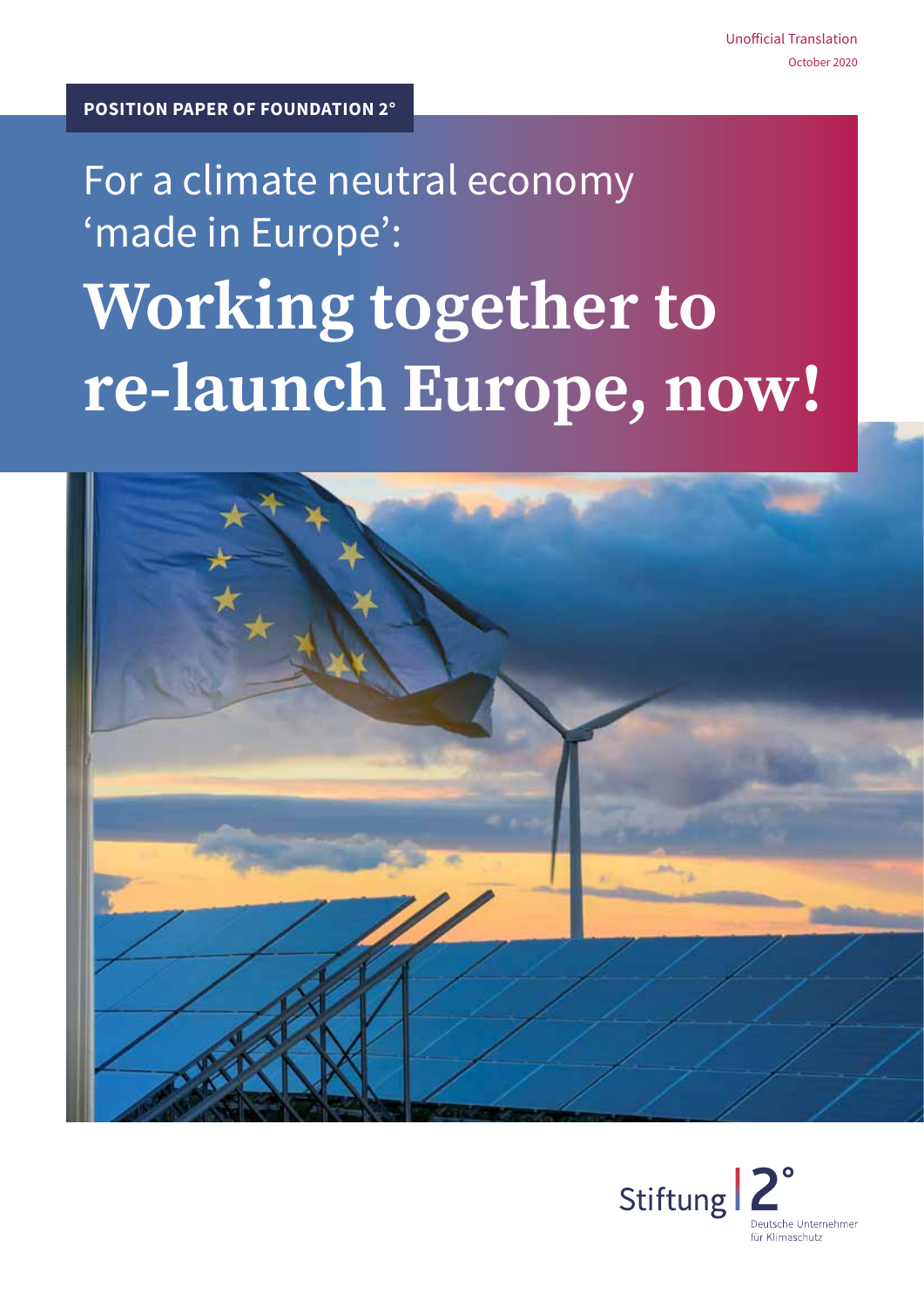

Sabine Nallinger, Managing Director of Foundation 2°

# **Foreword**

The Covid-19 pandemic and its economic and social consequences are shaping our lives and the political debate this year. However, the impression that climate policy has been pushed off the political agenda is deceptive. In the coming weeks and months, important climate policy decisions will be made.

Currently, the most important task is to translate the growing importance of climate policy into political action that will pave the way to achieving the climate targets, while at the same time recognising the needs of business and society. The design and further concretion of the European Green Deal is central to this. We as Foundation 2° want to contribute to this debate with a progressive and constructive business perspective. Large parts of the business community would like to use the upswing phase following the Corona crisis to make their contribution to a powerful EU Green Deal. The prerequisite for this, however, is that political framework conditions are created and implemented very quickly that enable companies to initiate the necessary transformation processes and remain internationally competitive.

In our position paper, we present concrete proposals, which address both the design of important cross-sectoral instruments, such as CO $_{\textrm{\tiny{2}}}$  pricing, as well as prospective areas of climate policy and key technologies, such as the expansion of renewable energies, the establishment of a European hydrogen economy, the increase of energy efficiency in the building sector and the realization of a European circular economy.

I hope I have aroused your interest in our position paper.

Yours,

Salime Nalh-

Sabine Nallinger Managing Director of Foundation 2°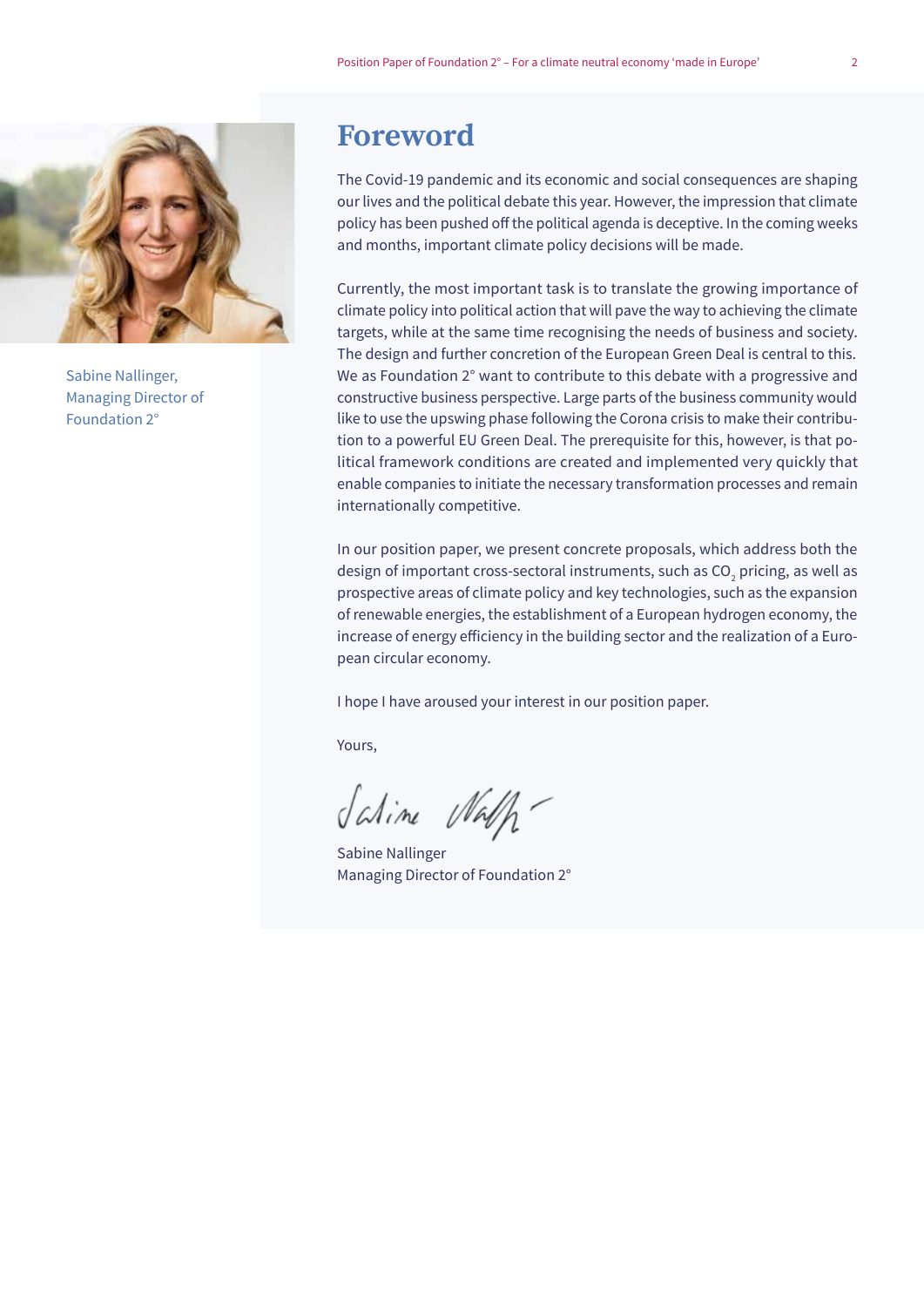### **The following companies were involved in the dialogue process for the position paper:**

- $\rightarrow$  AIDA Cruises
- $\rightarrow$  Allianz SE
- $\rightarrow$  Bau-Fritz GmbH & Co. KG
- $\rightarrow$  Bausparkasse Schwäbisch-Hall AG
- → DEUTSCHE ROCKWOOL GmbH & Co. KG
- $\rightarrow$  Deutsche Telekom AG
- → Deutsche Wohnen SE
- $\rightarrow$  DRÄXLMAIER Group
- $\rightarrow$  EnBW Energie Baden-Württemberg AG
- $\rightarrow$  ENTEGA AG Darmstadt
- $\rightarrow$  EOS GmbH Electro Optical Systems
- $\rightarrow$  Gegenbauer Holding SE & Co. KG
- $\rightarrow$  GLS Bank
- → GOLDBECK GmbH
- → HeidelbergCement AG
- → INTERSEROH Dienstleistungs GmbH
- $\rightarrow$  ista International GmbH
- $\rightarrow$  OTTO FUCHS KG
- $\rightarrow$  Otto Group
- → Papier- und Kartonfabrik Varel GmbH & Co. KG
- $\rightarrow$  Salzgitter AG
- → Schneider Electric GmbH
- $\rightarrow$  Schüco International KG
- $\rightarrow$  Siemens Energy AG
- → Stiebel Eltron GmbH & Co. KG
- $\rightarrow$  SWM Stadtwerke München
- $\rightarrow$  Tchibo GmbH
- $\rightarrow$  thyssenkrupp Steel Europe AG
- $\rightarrow$  Union Investment
- → VAUDE Sport GmbH & Co. KG
- $\rightarrow$  VTG AG
- $\rightarrow$  Wacker Chemie AG

The companies involved contributed their perspectives and know-how to the preceding discussions. Foundation 2° derived claims from this process and has acted as the sole author of this position paper.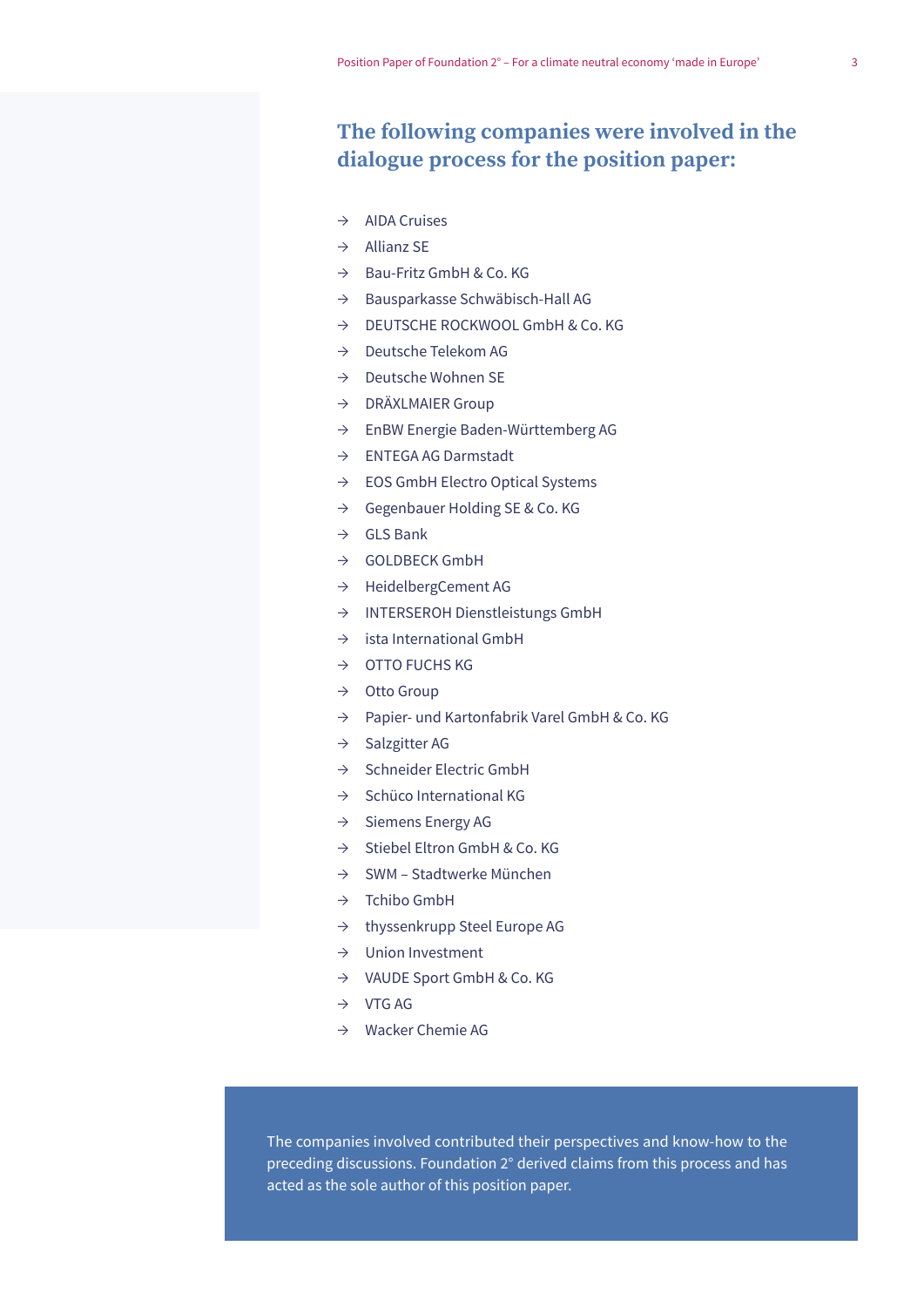# **The EU Green Deal. Now is the time to strengthen the instruments for implementation**

The European Union (EU) is facing a historic test in the face of the COVID-19 pandemic. It must soften the blow of the pandemic's impacts on livelihoods and society and lead the European economy out of a crisis of previously unmatched proportions. At the same time, it is imperative to lay the foundations for a climate-neutral Europe while building a society more resistant to crises.

Commission President Ursula von der Leyen has demonstrated how it is possible to successfully connect economic recovery with ambitious climate action. The EU Green Deal that she has presented is intended to act, in light of the economic impacts of the COVID-19 pandemic, as an innovation and growth strategy for leading Europe out of the economic crisis and achieving EU climate neutrality by 2050.

The strategy utilises the broad societal, scientific, and business consensus – which large shares of the private sector across all industries are already applying as the basis for making their business models climate-friendly – as a good starting point for further investment in secure jobs, domestic value creation, and resource conservation.

To successfully implement the EU Green Deal and the transformation of the European economy it would bring, however, it is of central importance to speedily equip it with a suitable governance structure as well as targeted, harmonised, medium and long-term implementation instruments and to mobilise sufficient public and private financial resources.

The resolutions of the European Council from 17/18 July 2020 on the provision of comprehensive aid funds and on the EU budget were an important first step in this pursuit. They send a clear signal to society and business alike: Europe stands united and will master this crisis together. A truly effective EU Green Deal, however, requires even more vigorous prioritisation of climate-friendly investments.

This makes it all the more important for the *German government to now use its EU council presidency, in collaboration with the subsequent EU council presidency holders Portugal and Slovenia,* to take appropriate steps to implement the EU Green Deal with ambitious climate and economic policies. The shared goal must be to direct the instruments for implementation and financing in such a way now, that the goal of climate neutrality is achieved by 2050.

To do so, European governments must act swiftly to develop the next concrete steps towards implementing the EU Green Deal with the European Parliament and national parliaments and in close cooperation with representatives of the business community. European and national implementation measures must add up to a consistent whole.

The next steps and first concrete investments in the next nearly two years will be *decisive* in the success or failure of the economic recovery and the necessary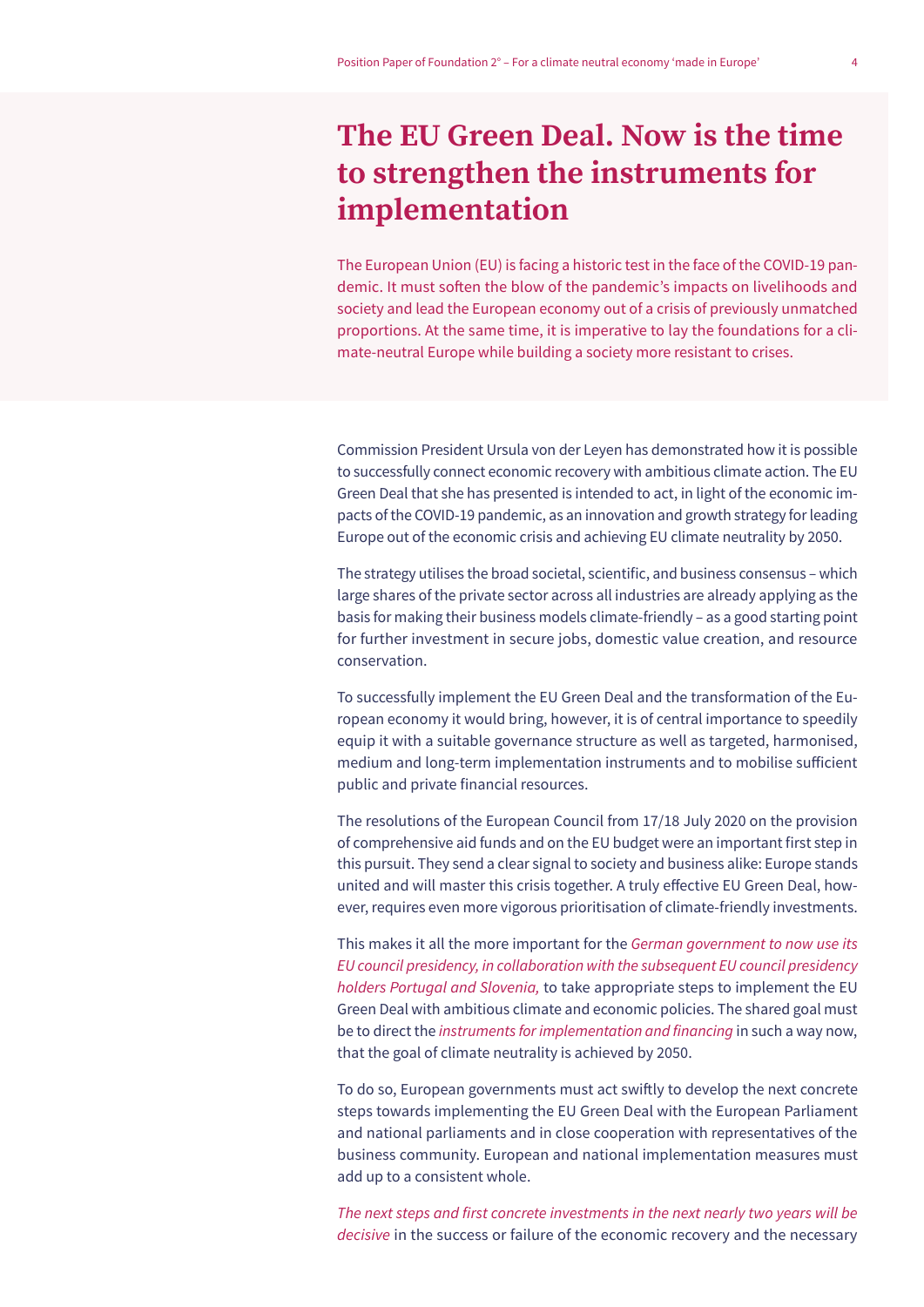transition to an internationally competitive, climate-neutral economy 'made in Europe'.

**For the German and subsequent EU council presidencies, this means:**

#### **Crafting a strong EU climate law and the necessary framework to achieve the climate goal**

- Ʌ The *EU climate law prepared by the EU Commission should be passed before the end of the German EU council presidency* with the legally binding goal of climate neutrality by 2050 and in harmony with the goals of the Paris Agreement. As the heart of the EU Green Deal, the EU climate law must provide European businesses with a long-term perspective for climate-friendly investment and serve as a reliable framework to make possible the continued contribution of Europe to the Paris Agreement. It is essential that, in addition to targets, frameworks are also created that put businesses in a position to launch the necessary processes of transformation, to remain internationally competitive, and to become global market leaders in low-carbon manufacturing technologies and products.
- $\rightarrow$  At the meeting of the European Council on July 17/18, the heads of state and government committed to increasing the *European climate goal for 2030 and the European contribution to the Paris Agreement (NDC)* before the end of the year. The president of the EU Commission, Ursula von der Leyen, proposed in September 2020 an increase in the target to at least 55 percent reduction relative to 1990 based on an impact assessment. We recognise this policy ambition as expedient from a European perspective on climate policy and support it, *provided that* the condition is met that the increasing climate goal is linked directly or in the very short term (no later than in the next three years) to the adoption and implementation of the necessary policy instruments. On the basis of a decisive impact assessment of the new climate goal, instruments need to be derived and implemented that will reliably enable our economy and society to achieve this climate goal while taking into account economic efficiency, international competitiveness, and social balance.
- $\rightarrow$  We would like to use the recovery phase following the global crisis set off by the Corona pandemic to make our contribution to the fulfilment of the Paris climate targets and for an ambitious EU Green Deal as a powerful European innovation and growth strategy. Together, we seek to seize the *opportu*nities offered by a climate-neutral economy 'made in Europe'. The increase in climate policy ambition, however, makes it all the more necessary to effectively support the economy on this path and to respond appropriately to the extraordinary challenges of our time.
- $\rightarrow$  It is especially vital to use the EU Green Deal in a constructive manner to further strengthen the economic efficiency of corporate climate action via incentives to transition to low-carbon technologies, measures for internationally competitive energy prices and security of supply, as well as to further expand already-initiated and future investments in low-carbon technologies. It is necessary to guarantee a *harmonised mix of measures,* ensuring the maintenance of international competitiveness between the individual sectors and society.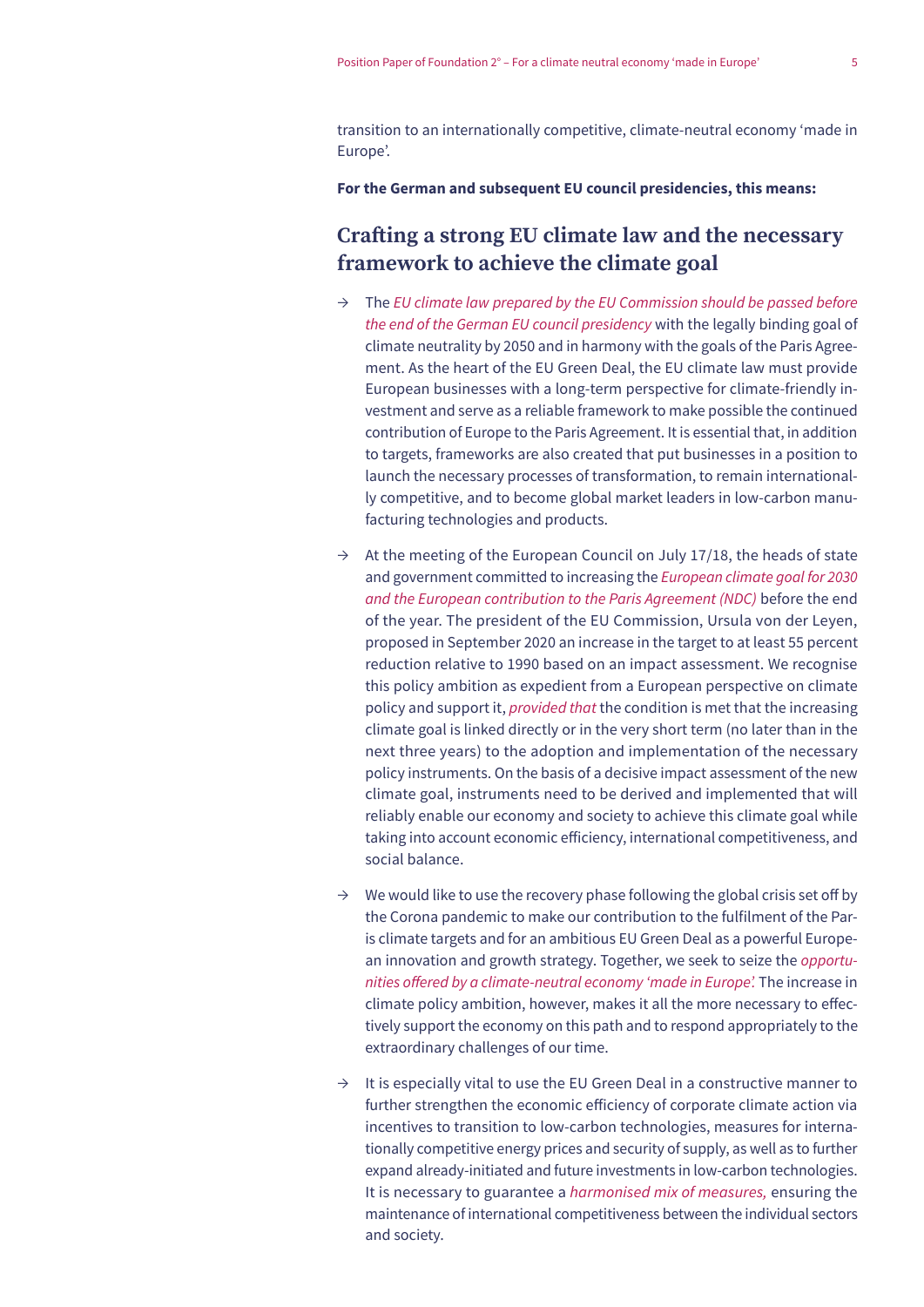$\rightarrow$  The progress in implementation as well as the economic and social impacts of the climate policy measure must be regularly assessed via a *monitoring process* to ensure a continuous steering effect as well as economically and socially balanced development. Where necessary, the European and national instruments for reaching the climate goals should be adjusted in the course of the assessment.

#### **Further develop CO2 pricing as the leading climate policy instrument and create conditions for the market launch of low-carbon products**

- Ʌ *CO2 pricing as the leading climate policy instrument* must be systematically and methodically further developed beyond the sectors covered so far to provide, as an elementary climate policy component, positive incentives and impulses for climate-friendly innovation and to create lead markets for low-carbon products. Its steering effect should be aligned with the goal of achieving climate neutrality by 2050.
- $\rightarrow$  Therefore, the German government should, in the course of its EU council presidency, accord high priority to advancing a socially sustainable *CO<sub>2</sub> pricing in the buildings and transport sectors* that is suited to climate policy goals in addition to the existing EU emissions trading system (ETS), bringing the policy as close as possible to being ready for decision. The resulting price path should be in line with the climate goal and ensure the greatest possible planning security to induce investments. Negative effects on competitiveness for sectors already covered by the ETS must be offset. Furthermore, CO $_{\textrm{\tiny{2}}}$  costs of end products should be made visible (e.g. through a labeling system) to increase consumer acceptance and awareness.
- $\rightarrow$  To achieve a sufficient steering effect in the individual sectors, it is important to embed the CO<sub>2</sub> pricing scheme in an *overall climate policy concept* that advances the necessary innovations in the different sectors.
- Ʌ The *revision of the EU emissions trading system (ETS)* currently planned for mid-2021 *should be quickly put into more concrete terms* so as to further develop the instrument for the energy sector and for portions of the industrial sector, as this is of central importance to the planning and investment security of businesses in these sectors. The revision of the ETS must ensure a suitable steering effect for the instrument in terms of EU climate goals.
- $\rightarrow$  Accompanying, globally competitive energy and production costs must be guaranteed for the affected sectors. Efforts by businesses that have already *begun their transformation* processes should be recognised and supported. The existing compromise for energy-intensive, internationally exposed sectors between ambitious climate action, on the one hand, and protection from carbon leakage, on the other, should be maintained in line with the reliability and planning capability of political action. This includes that the amount of freely allocated CO $_{\textrm{\tiny{2}}}$  certificates and the CO $_{\textrm{\tiny{2}}}$  electricity price compensation for these industries will not be further tightened until 2030. Effective and efficient protection against carbon leakage with a range of measures that does justice to the specific characteristics of different sectors is of paramount importance for the international competitiveness of the European economy. The introduction of a price floor within the ETS proposed by the German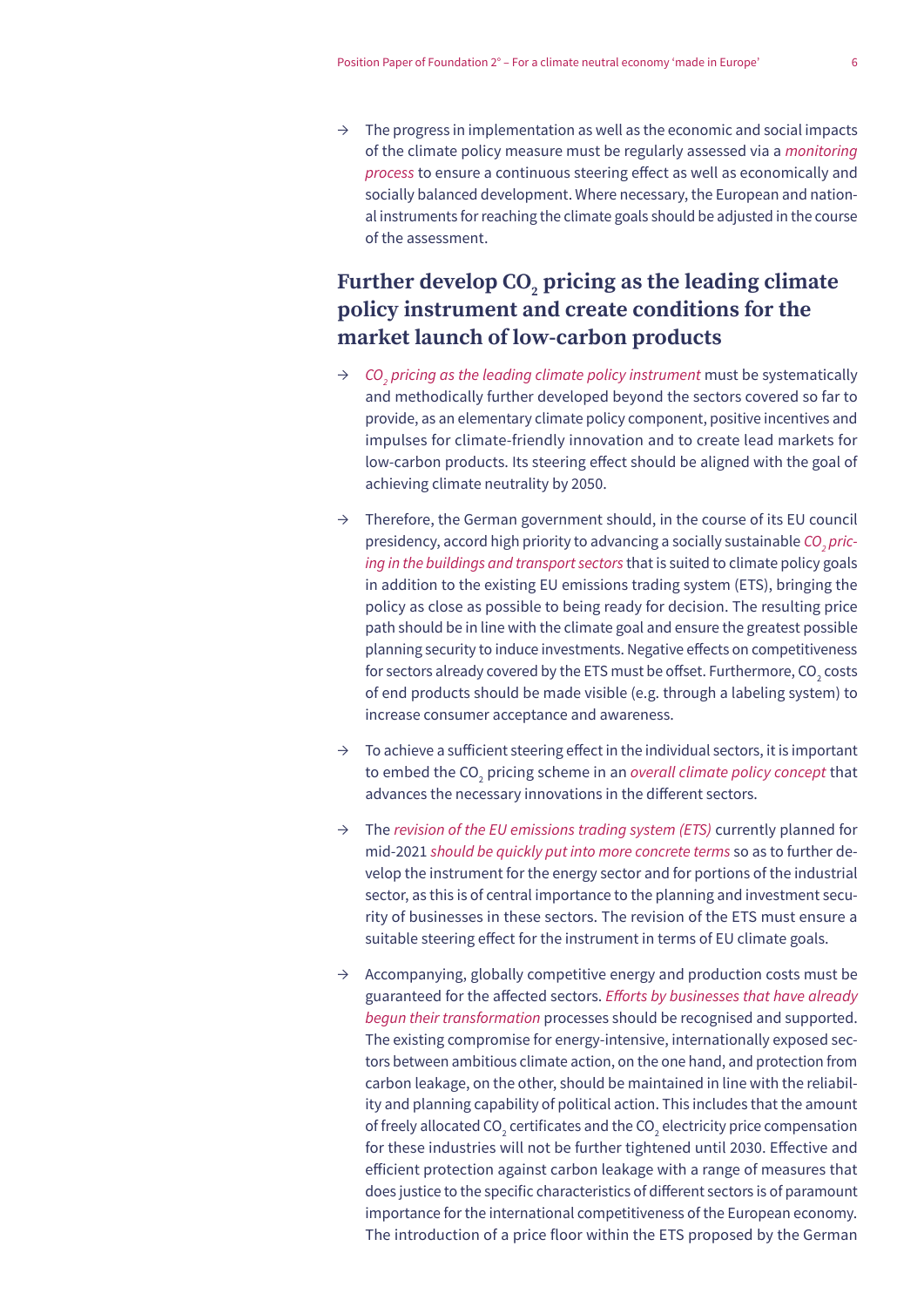government, as well as a reform of the market stability reserve, should be moderately further developed in accordance with these demands.

- $\rightarrow$  A mix of measures consisting of incentives and regulations must be used to help accelerate the *creation of lead markets for products* from low-carbon manufactured, but currently more expensive products in pivotal value chains (especially steel, cement, non-ferrous metals like aluminium). The introduction of supportive, project-reated instruments, like Carbon Contracts for Difference (CCfD) as proposed by the German government, should be promoted in this context in order to compensate for the temporary cost disadvantage of climate-friendly production methods compared to conventional production methods.
- $\rightarrow$  In addition, an appropriate revision and flexibilisation of the European state *aid framework* (e.g. for investments in renewable energy, for the decarbonisation of industry and the infrastructure it requires, for building renovations, and for the construction of traffic infrastructure for zero-carbon mobility) should be promoted to enable targeted state subsidies for climate action. It should be a guiding policy principle that businesses that align their business models and production processes with the goal of climate neutrality should not encounter any disadvantages vis-à-vis their international competitors. Rather, instruments should be strengthened to enable EU member states to actively and flexibly support climate neutrality 'made in Europe'.

#### **Strengthen the framework for investment in climate action and ensure that financing commitments are met**

- $\rightarrow$  The investment plan for the EU Green Deal (IPEGD) and the envisaged climate quota of *30 percent* for the next EU budget (2021-2027) are important building blocks for strengthening corporate climate action in Europa. In order to design a balanced and predictable transition to a climate-neutral economy, however, *binding adherence to this quota* in all categories and policy areas of the EU budget must be transparently monitored by the European Court of Auditors and politically ensured by the European Council.
- Ʌ At the same time, it is necessary to significantly *strengthen reliable investment frameworks* for corporate climate action and in low-carbon technologies and products. The investment plan for the EU Green Deal (IPEGD), and especially the climate quota within the draft EU budget proposal, will not be sufficient by far to successfully use the EU Green Deal as an instrument for transitioning to a climate-neutral economy 'made in Europe' and thus to a strengthening of European competitiveness.
- $\rightarrow$  The goal must be to create the framework conditions that clearly align all future investment with the goal of achieving climate neutrality by 2050. To do so, the *EU Taxonomy for classifying sustainable investments should be rapidly expanded and optimised for practical use* in close consultation with the business community. This should take into account both the status quo and the extent of the efforts made toward corporate transformation and climate action measures. Furthermore, the Taxonomy should include interim solutions, so long as these do not jeopardise the achievement of the 2050 climate goals. Clear milestones must therefore be defined quickly, and the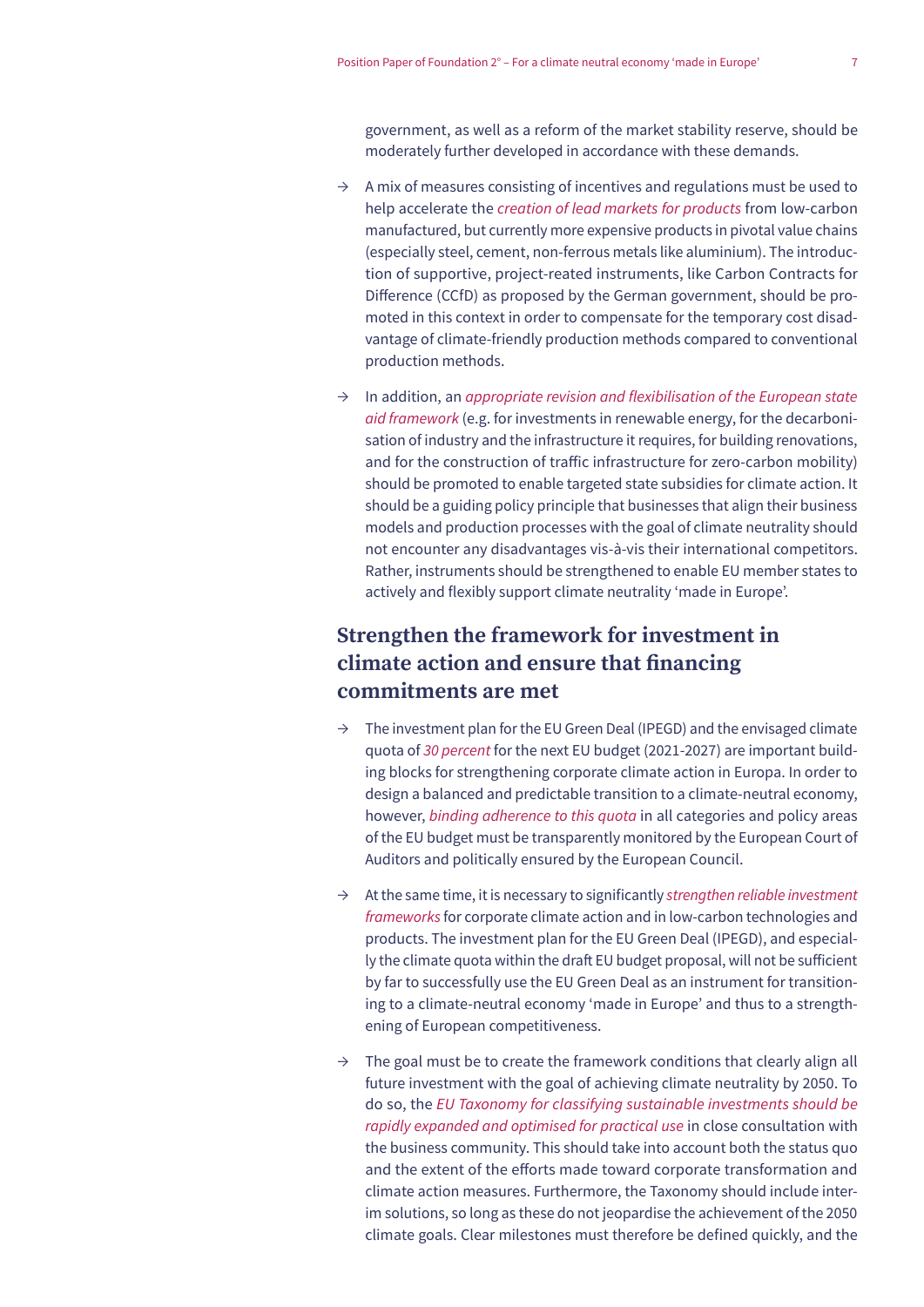new 'Platform on Sustainable Finance' equipped with a sufficiently robust mandate with the goal of enabling a coordinated implementation of the requirements of the Taxonomy with the measures within the framework of the EU Action Plan for Financing Sustainable Growth. This should be done with an integrative approach that supports sectors with major transformation challenges.

 $\rightarrow$  *Public procurement* and procurement along the entire value chain, both at national and European level, should give greater recognition to the objective of the Green Deal by adapting public procurement criteria in a way that they promote climate-friendly products and their use. Sustainable lead markets can only be created through growing demand for climate-friendly products.

#### **Ensure implementation of the recovery and resilience plans compatible with Paris Agreement**

- $\rightarrow$  The use of the economic stimulus packages and measures for achieving the EU climate goals must also be brought together in a consistent mix of measures at the level of the EU member states. The *recovery and resilience plans* (2021-2023) of the individual EU member states must be harmonised with the national climate and energy plans and aligned with the goal of achieving climate neutrality by 2050. To this end, the national plans must also take up this year's planned increase in the EU climate goal for 2030 and account for the shares of the individual sectors in overall carbon emissions when prioritising measures and using the funds. Negative affects on the internal market need to be avoided.
- $\rightarrow$  In addition, continuous assessment and reporting on the implementation and potential adaptation of all plans and instruments will be necessary. To this end, it is necessary obtain more clarity on the timeline, contents, and further process for *designing and implementing the national recovery and*  resilience plans. The German government should work to ensure that the necessity of swift climate policy progress is accounted for in the assessment of the plans under state aid law, to be able to provide targeted support for climate policy measures. The characteristic "savings potential in line with climate targets" should also be the guiding principle here in order to be able to provide targeted support for climate policy measures.

#### **Promote and provide targeted support for prospective areas of climate policy and key technologies**

 $\rightarrow$  Implementing the EU Green Deal as a strategy for economic recovery and modernisation on the path to an internationally competitive, climate-neutral economy 'made in Europe' can only succeed if *prospective areas of climate policy and key technologies are systematically and strategically promoted and*  supported. This requires a spirit of innovation, testing grounds, and lead markets. Digitisation plays an important role for the entire economy in enabling the transformation. Digital infrastructure and digital solutions based on it are drivers of innovation and unlock significant efficiency potentials. A suitable design of the investment plan for the EU Green Deal (IPEGD) and the direction-setting decisions of the coming nearly two years will be decisive.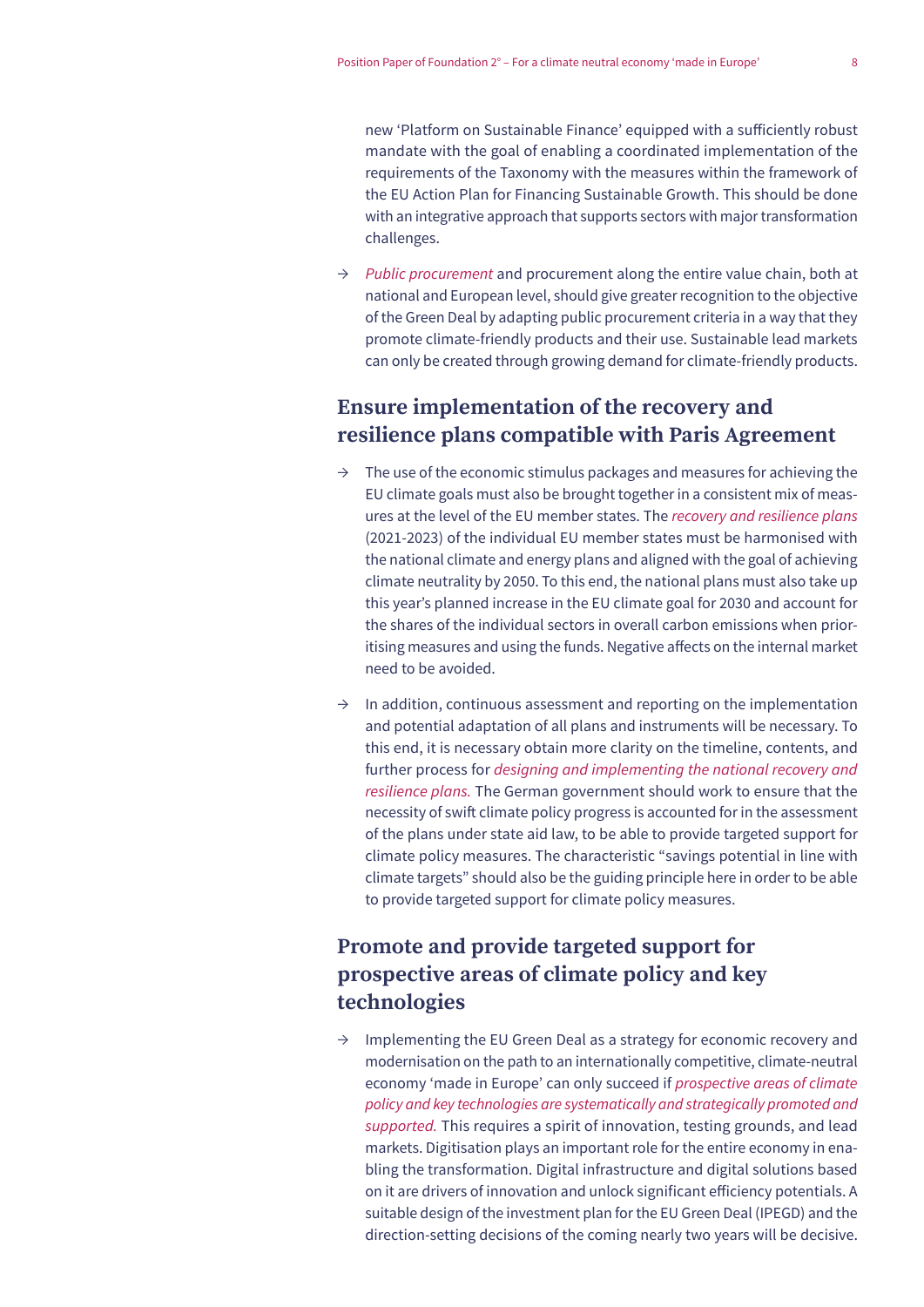Our demands for selected, strategically meaningful prospective areas of climate policy are:

Ʌ *Large amounts of electricity and heat from renewable sources* – reliable and at internationally competitive prices – are an absolutely indispensable prerequisite for the transformation of the economy to climate neutrality. The use of electricity and heat from renewable sources should therefore be encouraged and a multiple fiscal burden avoided. Due to the sharply rising demand, their expansion must be stepped up significantly throughout Europe. The expansion of renewable energy sources must therefore be the focus of negotiations on the *Smart Sector Integra*tion Strategy. In order to meet foreseeable demand that cannot be met from European sources, a complementary European strategy for the import of electricity or hydrogen from renewable sources should be developed, aiming at bundling demand and sharing risks.

Of particular importance is a *coordinated, European expansion of wind power generation capacities,* both onshore and offshore. As part of the EU Offshore Renewable Energy Strategy, goals and milestones for a longterm expansion pathway for offshore wind should be agreed, as should guidelines for the designation of corresponding maritime areas to prevent competition for use (e.g. with shipping or fisheries). Beyond that, the revision of the energy infrastructure regulation (TEN-E Regulation) should be aligned with the goal of making the European power grid fit for an energy system largely fed by renewable sources that distributes renewable energy efficiently between the member states. This requires, most of all, an expansion and modernization of the high-voltage network. In this way, the expansion of renewable energy can become a European future project.

 $\rightarrow$  The German and subsequent council presidencies should give high priority to advancing the *ramp up of a European hydrogen economy* in collaboration with international partners – especially with the aim of making it possible for energy-intensive industries (steel, non-ferrous metals, chemicals, paper, glass, cement) to transition to climate neutrality. The utilisation of hydrogen produced in a climate-friendly way as a climate action strategy is of the utmost importance to these industries. It must therefore be ensured that sufficient hydrogen is available for these economic sectors. The German government should, as announced in its national hydrogen strategy, further pursue the creation of a new I*mportant Project of Common European Interest (IPCEI)* for the field of hydrogen technologies and systems (including generation, distribution, application and use of hydrogen) together with the EU Commission, bringing the plans as close as possible to being ready for decision. Activities for the establishment of a hydrogen-carbon circular economy (CCU/PtX) and development of the required infrastructure should also be a part of the project. The individual projects and financial contributions for the IPCEI should be identified before the end of 2020 and brought together under the umbrella of the IPCEI. It must be ensured that German companies are not excluded from an IPCEI focused on hydrogen because the required expression of interest procedure in Germany was not opened before the end of the application deadline for the Innovation Fund. Furthermore, European and national funding pools should complement each other in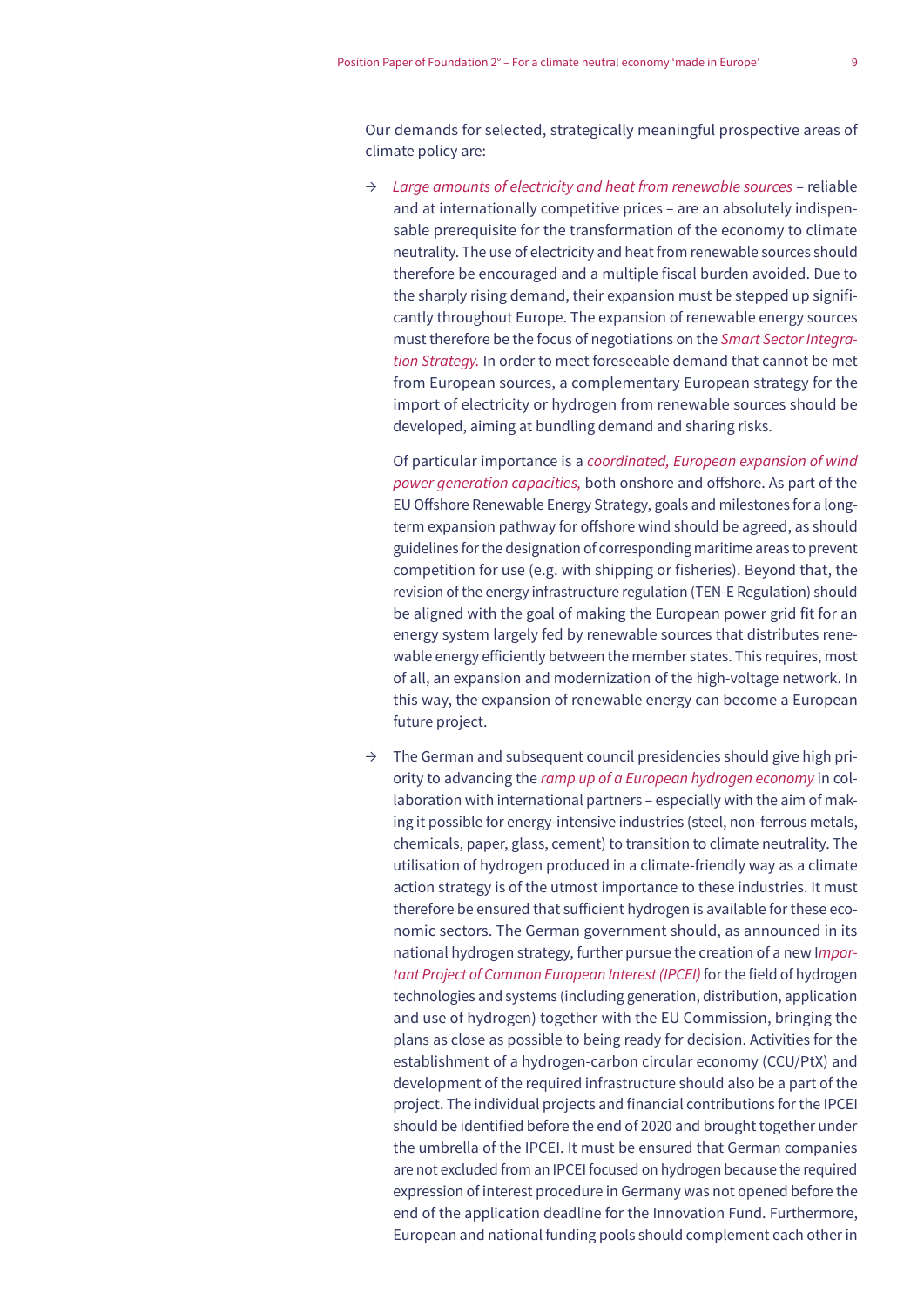a sensible way and the respective funding guidelines should be aligned accordingly. The German government should provide budgetary resources for its contribution to the IPCEI before year's end. The IPCEI should take into consideration both the construction of generating capacity for hydrogen and the necessary infrastructure. With the goal of achieving climate neutrality by 2050, efforts must be made to meet European hydrogen demand by 2050 in a completely climate neutral way and to aim for the highest possible share of renewable energy sources at an early stage.

- $\rightarrow$  Investments in *increasing energy efficiency in the buildings sector*, especially as part of the EU Commission's planned 'Renovation Wave', create effective economic stimuli in the short term and make a large contribution to achieving the European climate goals. The goal must be at least a doubling of the renovation rate. The 'Renovation Wave' should focus on the renovation of particularly energy inefficient buildings. For this, binding minimum efficiency standards should be ensured in all EU member states. They should be complemented with expanded funding programmes and regulatory measures, which are compatible with the principle of technology openness, above all to exploit the savings potential of particularly inefficient buildings in a planned and timely manner. The long-term renovation strategies of the EU member states must contain concrete roadmaps for the achievement of renovation targets. The member states should set a good example with the *renovation of public buildings* and provide a high level of long-term support to these efforts. Scalable solutions such as serial renovations or the possibility of project bundling should also receive consideration when designing funding programmes. The renovation of non-residential buildings should be included in the 'Renovation Wave' with the same priority as residential buildings. It is especially possible to bring together the protection of climate and health in the renovation of public buildings such as schools or hospitals, e.g. by installing sustainable ventilation systems. The details on access to funding for energy-related renovations by owners, businesses, and public institutions should be more clearly defined and simplified. Moreover, the supply of heat from renewable energy sources should be promoted both in the area of decentralised heating systems as well as urban local and district heating networks (e.g. based on renewable geothermal energy) through incentives and a conducive regulatory framework. In principle, the funding must aim at a socially acceptable and affordable implementation of the climate transition in the buildings sector for owners and tenants, with a focus on the technology-neutral upgrade of existing buildings. Standards for new buildings must be successively adjusted in line with the pursuit of climate neutrality by 2050.
- $\rightarrow$  The *new Circular Economy Action Plan* and, in particular, the concrete instruments listed in its appendix must be quickly and ambitiously implemented to more fully utilise the climate policy potentials of the circular economy. This requires as its superordinate, all-encompassing goal a reduction in resource consumption, with which the individual instruments from all sectors, from the buildings sector to sustainable mobility and along the entire supply and value chains, are aligned. A roadmap and monitoring process for a successive and as climate-effective as pos-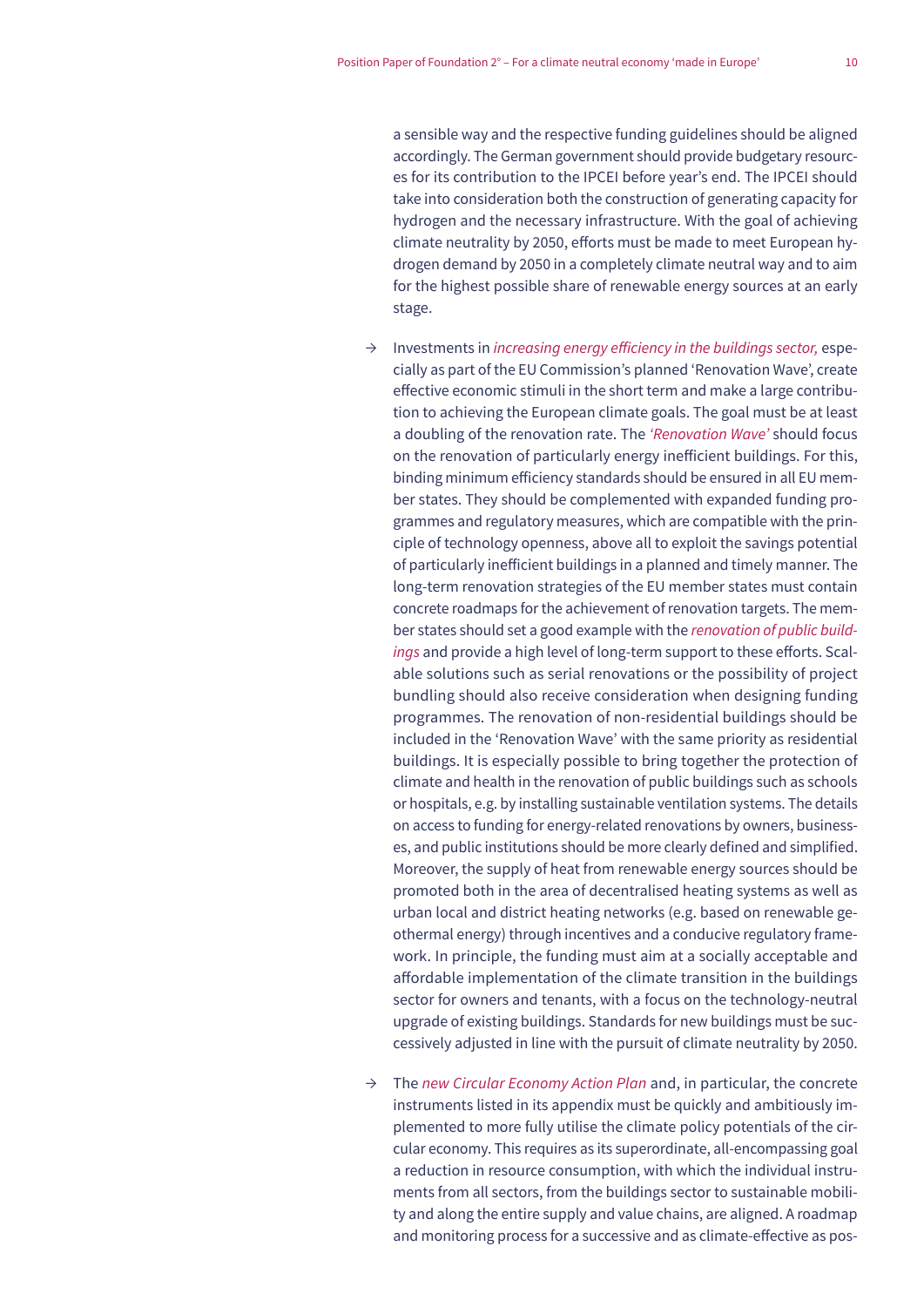sible *increase in recyclability and recycled materials-share* for all suited products and packaging should be drawn up in close consultation with the affected businesses or sectors. As announced in the Action Plan, binding criteria and goals for environmentally friendly and resource-saving public procurements should be determined quickly and compliance continually assessed. Furthermore, attractive financial incentives should be created for the development and scaling of innovative circular business models, for example leasing or sharing models for resource-intensive products. *Standards* are necessary to reintroduce valuable secondary materials into the business cycle in Europe in line with the highest sustainability criteria. It is also necessary to resolve regulatory conflicts of interest and increase societal acceptance for industrial recycling (including the allocation of permits) in order to strengthen the circular economy. In this context, barriers for trade and access to secondary raw materials need to be eliminated.

Ʌ Investments in the *mobility transition* towards climate neutrality - i.e. the avoidance, improvement and shifting of traffic flows in the direction of ecomobility as well as the use of vehicles and modes of transport with zero-carbon drive trains and fuels in passenger and freight transport - are necessary to achieve the climate targets and strengthen the European industry and construction sector. Modes of transport (such as rail transport) and public transport that are already climate friendly today should play a central role here. The German government and the subsequent EU Council presidencies must work towards making the realisation of such a mobility transition a central goal of the announced *Smart Mobility Strategy* of the EU Commission and of the 2021 revision of the EU's Alternative Fuels Infrastructure Directive (AFID). The revision of AFID should strongly promote the transition towards electric mobility and create transparent, practicable, and *uniform frameworks for the expansion of charging stations* in the EU member states. This is the prerequisite for the transition to electric mobility creating new business models and thus economic opportunities. Alternative fuels (e.g. e-fuels, synthetic fuels, and 2nd generation bio-fuels) are important options for reducing carbon emissions in the shipping and aviation, heavy goods traffic and rail transport. Their development and scaling should be driven forward as a priority for these special markets, which act as complements to electric mobility. It is necessary to define and adhere to stringent sustainability criteria for the usage and application of alternative fuels in order to avoid usage competition and other undesired negative environmental effects (e.g. when using biomass). This must be kept in mind during the revision of the EU Renewable Energy Directive planned for 2021 and the revision of the fleet regulation.